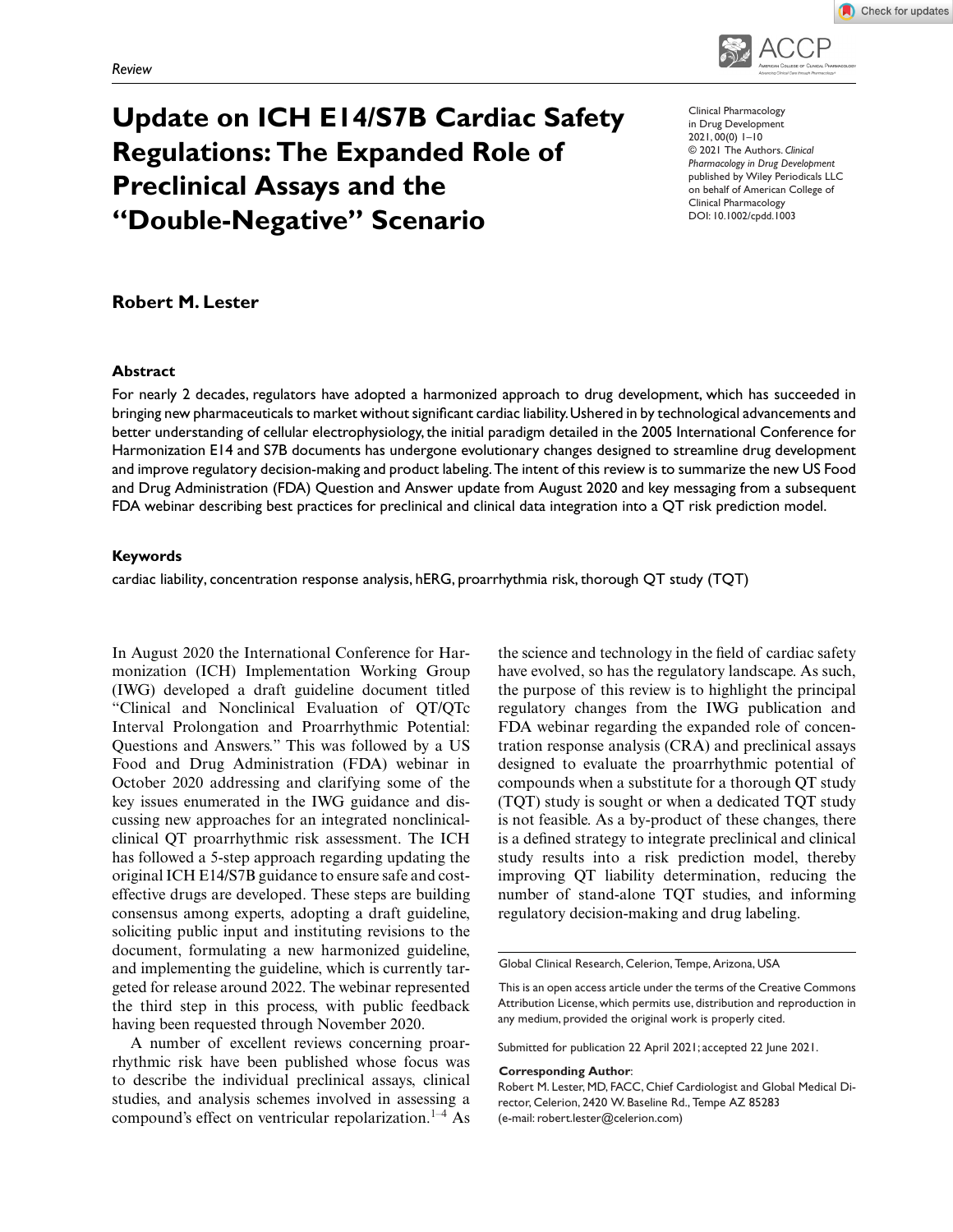## **Historical Background: The QT and hERG-Centric Models**

The QT interval on the electrocardiogram (ECG) has garnered the attention of clinicians for more than 60 years beginning in 1957 with descriptions of sudden death in children who had associated deafness (Jervell and Lange-Nielsen syndrome).<sup>5</sup> This was followed in the ensuing years by multiple reports of lethal ventricular arrhythmias in patients who presented with QT prolongation secondary to antiarrhythmic medications including the first description in 1966 by Desertenne<sup>6</sup> of a unique polymorphic form of ventricular tachycardia termed torsades de pointes (TdP). However, it was not until the 1990s that regulators began to focus on QT prolongation following the death of otherwise healthy individuals treated with the antihistamine Seldane. Thereafter, in response to fatal cases of ventricular arrhythmias and TdP primarily related to nonantiarrhythmic drugs, in May 2005 the ICH drafted a document E14 titled "A New Regulatory Guidance on the Clinical Evaluation of QT/QTc Interval Prolongation and Proarrhythmic Potential." The primary role of this document was to help guide the need for ECG surveillance in phase 3 trials and not to definitively determine TdP risk.

The in vitro electrophysiologic substrate for TdP is typically block of the human ether-à-go-go related gene (hERG) channel, which governs movement of the predominant outward delayed rectifier potassium current known as Ikr and results in altered ventricular repolarization. Inhibition of this channel results in an increase in action potential duration, which manifests in vivo on the ECG as QT prolongation. In addition, hERG block may increase the probability of L-type calcium current producing early afterdepolarizations that can provide the substrate to trigger TdP. Since TdP is a very rare event in drug development, a surrogate end point, the QT interval, became the focus of the E14 guidance and formed the basis for the recommendation that a dedicated TQT study be performed on all new pharmaceuticals that have systemic exposure to assess QT liability. Monoclonal antibodies and large proteins that have low likelihood of affecting cardiac ion channels are typically exempted from this requirement, as would many dermatologic preparations that do not generate systemic exposures and do not cross cardiac cell membranes. Oncologic agents for patients with advanced cancer, per ICH S9, would similarly not be required to undergo a stand-alone cardiovascular safety study

That same month in 2005, the ICH also published S7B, which refers to "The Nonclinical Evaluation of the Potential for Delayed Ventricular Repolarization (QT interval prolongation) by Human Pharmaceuticals." The hallmarks of this publication included evaluating potential block of the hERG channel coupled with in vivo nonrodent mammalian animal studies to assess their effects on ventricular repolarization. In addition, action potential duration in Purkinje fibers or ventricular wedge preparations was also suggested. Unfortunately, QT prolongation and hERG block are both imperfect predictive markers for TdP risk, and these preclinical assays have routinely been marginalized and interpreted independent of clinical trial findings. They have been primarily used to sanction the safety of proceeding with the test article in human subjects, whereas clinical studies were the principal drivers of QT liability and proarrhythmic assessment.

The seminal ICH E14 document has been the subject of multiple question-and-answer  $(Q&A)$  commentaries published in 2008, 2012 (Q&A R1), 2014 (Q&A R2), and 2015 (Q&A R3). The latter document reviewed the role of CRA in regulatory decision-making (question 5.1) and alternative study designs when a conventional TQT study could not be undertaken (question 6.1). Most recently, the IWG Q&A document from August 2020 revised initial responses to questions 5.1 and 6.1 from 2015 to provide more clarity and address ambiguities while adding a new section on questions and answers pertaining to S7B preclinical assays.

Approximately 19% of recent drug studies reviewed by the FDA have demonstrated QT prolongation, as noted in Figure 1, and spanned a range of different therapeutic areas. The original ICH draft documents have been highly successful in preventing drugs with unknown torsadagenic risk from coming to market. However, a number of potentially beneficial compounds may have been prematurely terminated in their development because of hERG block or an in vivo QT safety signal despite the absence of TdP or any other serious ventricular arrhythmias associated with the test article. This underscores that QT studies, although highly sensitive, are not very specific, and their positive predictive value for proarrhythmia risk is modest. The same holds true for the hERG assay in large measure because of its promiscuity for agents that block the potassium channel but do not contribute to arrhythmia occurrence.

In an effort to lessen premature drug discontinuation and reduce the high number of costly and resourceintensive TQT studies that have been conducted in recent years, several initiatives have been introduced facilitated by our understanding of cellular electrophysiology in conjunction with advances in laboratory technology. In 2013, the Comprehensive In Vitro Proarrhythmic Assay (CiPA) was promulgated by a public-private collaboration that described a suite of 4 predominantly nonclinical assays as a way to mechanistically profile a compound's proarrhythmic risk and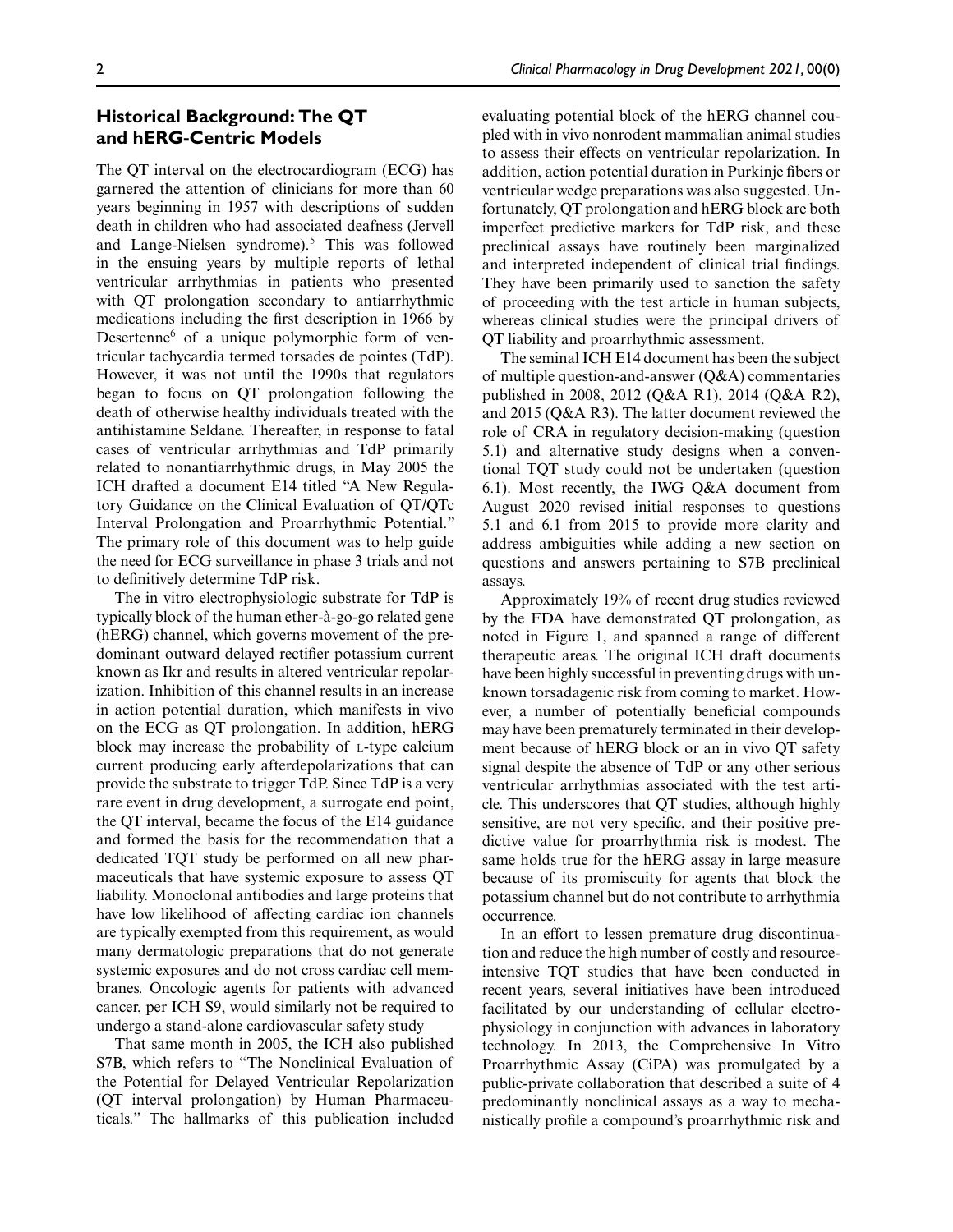

**Figure 1.** Observed QT response and therapeutic area during FDA application submission. Data presented during FDA Webcast "New Approaches for an Integrated Nonclinical-Clinical QT/Proarrhythmic Risk Assessment," October 15-16, 2020.

shift focus away from the QT interval.<sup>7</sup> These assays laid the foundational elements present in the recent S7B update.

- (1) Obtain information on multiple ion channels beyond hERG/Ikr.
- (2) Develop in silico proarrhythmic risk models based on the data gleaned from the ion channel assays employing human ventricular action potential reconstructions.
- (3) Utilize human-induced pluripotent stem cell cardiac myocytes (hiPSC-CMs) to assess arrhythmogenicity of the new pharmaceutical.
- (4) Measure the biomarker J-T peak interval on clinically acquired ECGs to assess late inward  $Na<sup>+</sup>$ and  $L$ -type  $Ca^{++}$  channel currents, which may mitigate risk of TdP in the setting of a prolonged QT interval.

In 2014, a pilot study involving the FDA and Cardiac Safety Research Consortium demonstrated that it was feasible to use CRA to detect a slight QT effect in a small group of individuals who participated in a doseescalation protocol.<sup>8</sup> They found that the QTc results mimicked the known QTc effects of the 6 tested drugs that had been documented in prior TQT studies.<sup>8</sup> Based on this finding, the E14 2015 Q&A R3 document profiled the emerging role of CRA as a primary analysis tool as a way to obtain a "waiver or substitute" for a conventional TQT study. However, the 2015 guidance lacked sufficient prescriptive detail, and consequently the role of CRA was further refined and the requisite components of this approach were described in a 2018 white paper by Garnett et al.<sup>9</sup>

The CiPA paradigm was a beneficial addition to the S7B guidance and reflected a shift away from a tradi-

tional QT-centric focus to a pathophysiologic paradigm of arrhythmogenesis, whereas CRA was viewed as an important alternative to the original E14 primary statistical analysis tool known as the Intersection Union Test (IUT). CiPA was also noteworthy in that it provided a more scientifically rigorous schema that underscored the need to more fully link and integrate preclinical data with human studies into a working proarrhythmic risk model. The culmination of this need was the IWG August 2020 question-and-answer publication followed by the FDA webinar in October and most recently, the report from the 35 members of the ICH E14/S7B Industry Support Group in  $2021$ .<sup>10</sup>

# **Updated Responses to Questions Regarding Study Designs of New Pharmaceuticals Based on the Original 2015 Q&A (R3) Draft Document**

QUESTION #5.1: What is the role of concentrationresponse analysis in QTc assessment, and what are the design pathways in which a positive control could be waived in early-phase studies?

ANSWER #5.1: CONCENTRATION-RESPONSE ANALYSIS. CRA has been deployed for many years as a secondary analysis tool in conventional TQT studies, where the by-time point or IUT was the primary analysis modality to assess QT risk. However, CRA is now being used and increasingly accepted as an alternative to the IUT to evaluate the presence of a QTc safety signal and can be part of the body of evidence regarding arrhythmia risk prediction and decision-making. This enhanced role has been profiled in reviews by Grenier et al<sup>11</sup> and Garnett and colleagues.<sup>9</sup>

When CRA is used to estimate a drug's risk, the upper bound of the 2-sided 90% confidence interval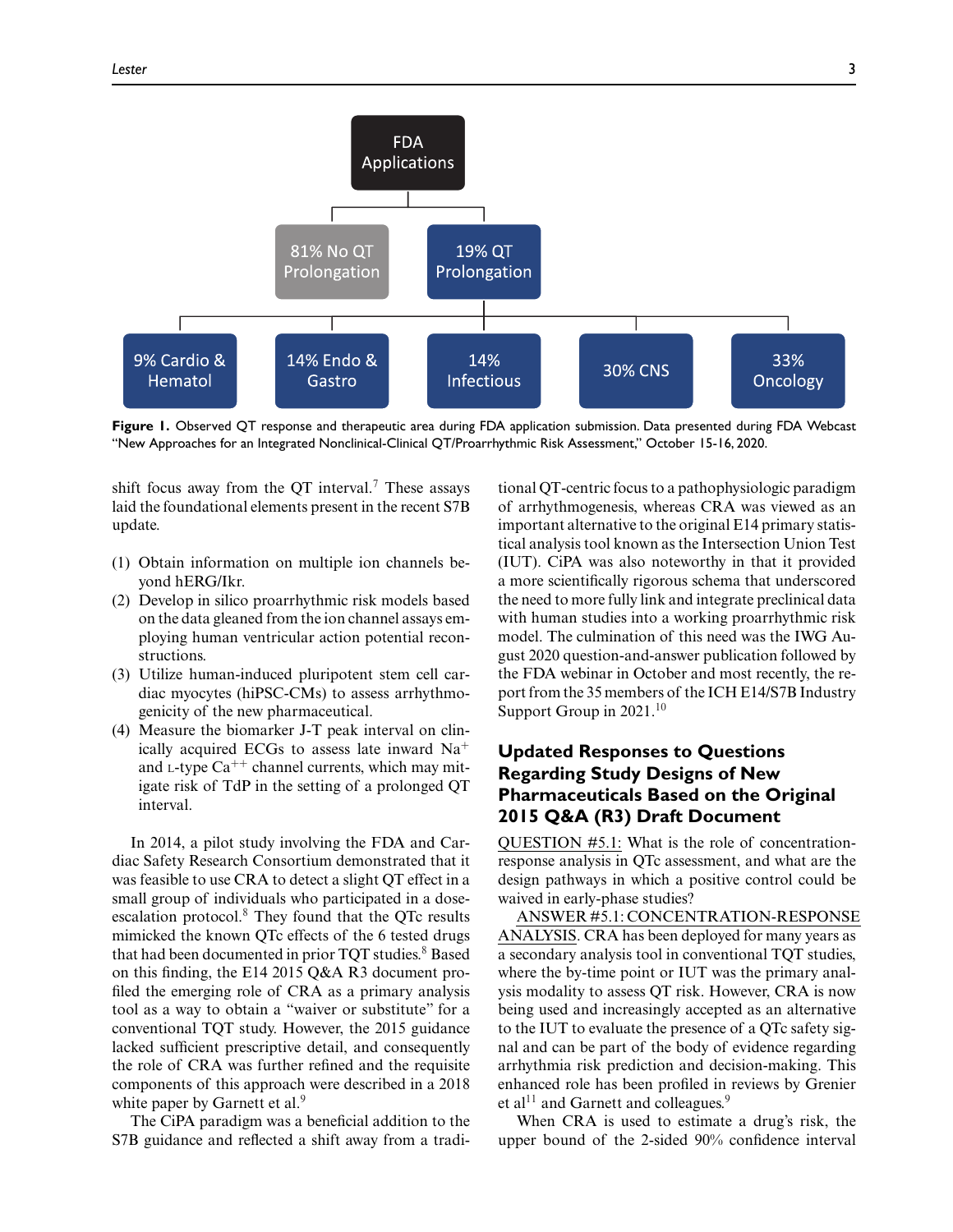| <b>Therapeutic</b>                             | <b>Clincal Exposure</b>                                                                                 | <b>High Clinical</b>                                                                                                          | <b>Supratherapeutic</b>                                                                                     | Dose to Waive                                                                      |
|------------------------------------------------|---------------------------------------------------------------------------------------------------------|-------------------------------------------------------------------------------------------------------------------------------|-------------------------------------------------------------------------------------------------------------|------------------------------------------------------------------------------------|
| <b>Dose</b>                                    |                                                                                                         | <b>Exposure</b>                                                                                                               | <b>Dose</b>                                                                                                 | <b>Positive Control</b>                                                            |
| • Phase III dose<br>• Dose in product<br>label | $\cdot$ Maximum<br>therapeutic dose<br>reaching mean<br>steady state max<br>concentration<br>(Cmax, ss) | • Exposure of<br>maximum<br>therapeutic dose<br>increased with<br>intrinsic/extrinsic<br>factors (e.g. $2-$<br>fold Cmax, ss) | • Dose that covers<br>high clinical<br>exposure (e.g. 2-<br>fold Cmax, ss)<br>• Required for TQT<br>studies | $\cdot$ $\geq$ 2-fold the high<br>clinical exposure<br>$(e.q. 4-fold$<br>Cmax, ss) |

**Figure 2.** Defining relevant doses and clinical exposure.Adapted from FDA Webcast "New Approaches for an Integrated Nonclinical-Clinical QT/Proarrhythmic Risk Assessment," October 15-16, 2020.

around the estimated maximal effect on  $\Delta$ QTc should be less than 10 milliseconds at the highest clinically relevant exposure to conclude that the investigative product is low risk and expanded ECG collection in later-phase studies is not essential. The growing popularity of CRA as the primary analysis tool for QT risk assessment during the past 5 years is evidenced by a reduction in submitted TQT studies from 62% to 34% with a corresponding increase in first-in-human protocols from 10% to 42% (unpublished data presented during Pharmaceutical and Bioscience Society Webcast 2021).

CRA is most often undertaken in first-in-human single- and/or multiple-dose escalation studies aiming for an exposure at either C<sub>max</sub> and/or steady state that exceeds the maximal therapeutic dose that is essential for discerning a small QT effect. The acquisition of high-quality ECGs is also necessary for this type of analysis, whereas pooling of data across studies is acceptable assuming there is no heterogeneity that would introduce bias in the interpretation of results. Evaluating the time course and magnitude of QT prolongation as well as categorical outliers are additional elements that need to be incorporated into proarrhythmic risk assessment. Furthermore, the model and methods used for analysis need to be specified along with tests for hysteresis and goodness of fit.

A potential shortcoming of CRA is that on occasion the model may not fully explain the observed QT effects. Changes in ventricular repolarization may be independent of drug exposure secondary to protein trafficking and ion channel gating, abnormal protein synthesis, nonionic mechanisms, or autonomic changes. In addition, delayed QT effects because of hysteresis of the parent compound or metabolites and alterations in glycemia homeostasis may also contribute to QT changes not identified with CRA.

ANSWER #5.1: WAIVING A POSITIVE CONTROL. There are 2 main pathways presented for conducting studies without a positive control using CRA, and to understand these scenarios, it is incumbent to define the relevant dose and exposure terms (Figure 2).

- (1) A positive control could be avoided if the study design achieved an exposure of the test compound, which is a multiple of the high clinical exposure  $(\geq 2$ -fold) accounting for both intrinsic (eg, renal or hepatic dysfunction or genetic polymorphisms) and extrinsic factors (eg, drug-drug interactions). This circumstance has been previously described in the 2018 white paper by Garnett et al. $9$
- (2) The second pathway to avoid a positive control involves the performance of best practice-designed preclinical in vitro hERG channel testing and in vivo nonrodent telemeterized animal studies. In the event that *both* of these assays are deemed negative for altered ventricular repolarization and QT prolongation, respectively, the so-called "doublenegative", a positive control would not be required if only the high clinical exposure scenario is fully covered.

This latter pathway represents a *new initiative* that supports lower clinical exposures than previously recommended and is a departure from typical FDA recommendations of performing a TQT study when sufficiently high exposures cannot be attained because of tolerability, safety, or saturation absorption concerns. The potential impact of this initiative in reducing the number of dedicated TQT studies is supported by data from Strauss and colleagues, who found that between 2016 and 2020, only 42% of submitted QT studies to the FDA covered twice the high clinical exposure scenario and would not have necessitated further QT study if the "double-negative" criteria had been met. $^{12}$ 

To fulfill the "double-negative" requirement and to elicit confidence in these preclinical assays conferring "low likelihood" of risk, the following criteria have been proposed:

(1) There is a robust hERG safety margin comparing the test compound with a library of compounds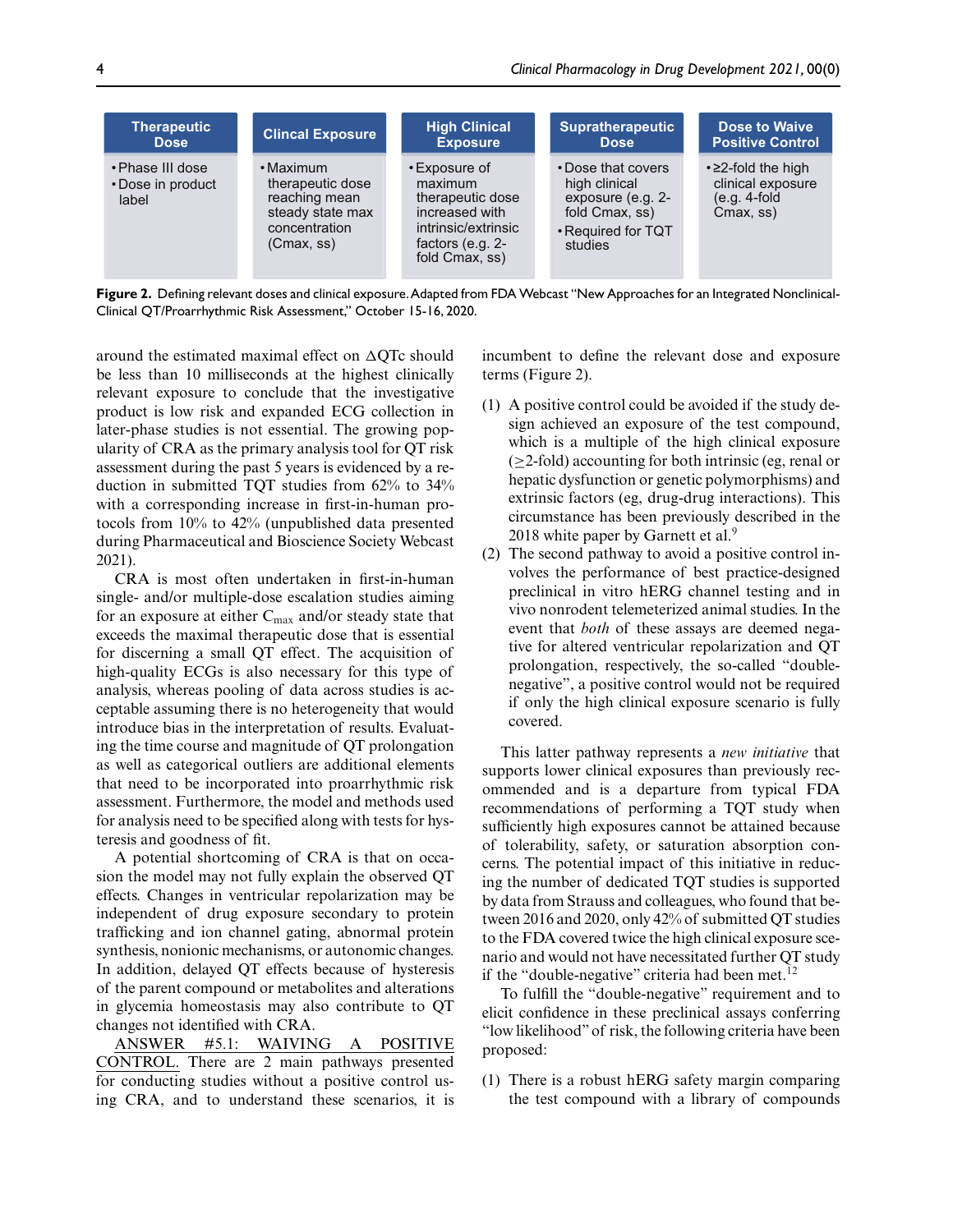with defined TdP risk, all tested under the same experimental conditions.

(2) The in vivo animal study being of "sufficient sensitivity conducted at exposures of parent compound and human-specific major metabolites that exceed clinical exposures" does not reveal QTc prolongation of a magnitude that would be seen in traditional QT studies.

QUESTION #6.1: What adaptive study designs are acceptable to profile a compound's QT risk and proarrhythmic potential when a traditional TQT with a supratherapeutic dose, placebo, and positive control cannot be implemented or safety concerns preclude its administration to healthy individuals (eg, with oncologic agents)?

ANSWER #6.1: There are 3 basic criteria required to proclaim that a drug has a "low likelihood of proarrhythmic effects" when integrating clinical and nonclinical data for drugs that cannot undergo a dedicated TQT study:

- (1) The hERG patch clamp assay utilizing best practices demonstrates a safety margin of the test compound that exceeds the known TdP threshold of reference drugs employing the same assay for both data sets AND,
- (2) The animal in vivo QT study being sufficiently powered to identify QTc prolongation to the same degree as would be seen in a conventional TQT trial and employing best practices shows no QTc prolongation in which both the parent and any relevant metabolites cover the worst-case clinical exposure scenario.
- (3) Last, to declare that the compound has low proarrhythmic risk, high-quality ECGs should be obtained in patients in which that the upper bound of the 2-sided 90% confidence interval around the estimated maximal mean effect on  $\Delta$ QTc is less than 10 milliseconds without any significant imbalance in subjects exceeding outlier values. In addition, the prevalence of adverse events in the cardiac safety database for that drug does not indicate a propensity for arrhythmia events.

The first 2 criteria constitute a "double-negative" nonclinical assessment and support alternative study designs for proarrhythmic risk assessment in lieu of a formal TQT study. This is a *new initiative* that may be applicable in a subset of QT studies submitted to the FDA and will likely have an important impact on the development strategy for both oncologic and other investigational products, as approximately 25% of QT studies submitted to the FDA since 2016 would fall in this category.<sup>12</sup> Equally important is that the original 6.1 Q&A for clinical studies without a positive control focuses on excluding QTc effects defined as <10 millisecond QTc prolongation using either the IUT or exposure-response analysis. In contrast, the revised 6.1 Q&A centers on proarrhythmic risk. In this case, if the upper bound of the 2-sided 90% confidence interval around the mean  $\Delta$ QTc estimate is <10 milliseconds, then there is "low likelihood of proarrhythmic risk."Finally, a major distinction between Q&A 5.1 and 6.1 is that the latter is more highly powered similar to a traditional TQT study and does not always rely on exposures that may exceed the anticipated therapeutic dose.

There are a number of caveats regarding the "double-negative" assessment, and the guidance does not offer sufficient prescriptive recommendations for each assay to facilitate decision-making. For example, what is considered an acceptable hERG safety margin, and what are the essential design and analysis elements to ensure that an in vivo study is adequately powered and is truly negative? As such, the criteria for excluding a false-negative assay need to be delineated so that sponsors can have assurance that they have fulfilled the "double-negative" scenario and can safely move forward with their compound's development program.

As a correlate, interpreting results in a binary manner as either positive or negative is simplistic, as indeterminate or low-risk findings may be present. In these cases, it is unclear which, if any additional preclinical assays should be undertaken or whether optional ECG biomarker evaluation (eg, J-T peak measurement) would be helpful. Moreover, low proarrhythmic risk does not translate into no risk, and it remains to be defined what constitutes a drug having "low likelihood proarrhythmic risk" and how this impacts the development strategy including acquisition of ECGs in laterphase studies and product labeling. Finally, there is a paucity of data concerning when, how often, and which of the S7B assays should be undertaken and how each is weighted in the totality of evidence supporting drug submission. In this regard, it is of interest that recent commentary by Vargas et  $al^{10}$  proclaimed that the in vivo animal data are a "stronger" predictor of TdP liability than the in vitro hERG assay, whereas the relative contribution of other preclinical assays and the J-T peak biomarker to arrhythmia risk are not specifically delineated.

A final issue is that there is mention of "confounding" heart rate effects as part of the integrated risk evaluation and a threshold value of >20 beats per minute (bpm) was quoted, which may require subjectspecific correction factors or other methods to inform risk. However, a recent publication cites a threshold of  $\pm 10$  bpm as significant where fixed heart rate QTc corrections can be "problematic" and individual heart rate corrections should be considered along with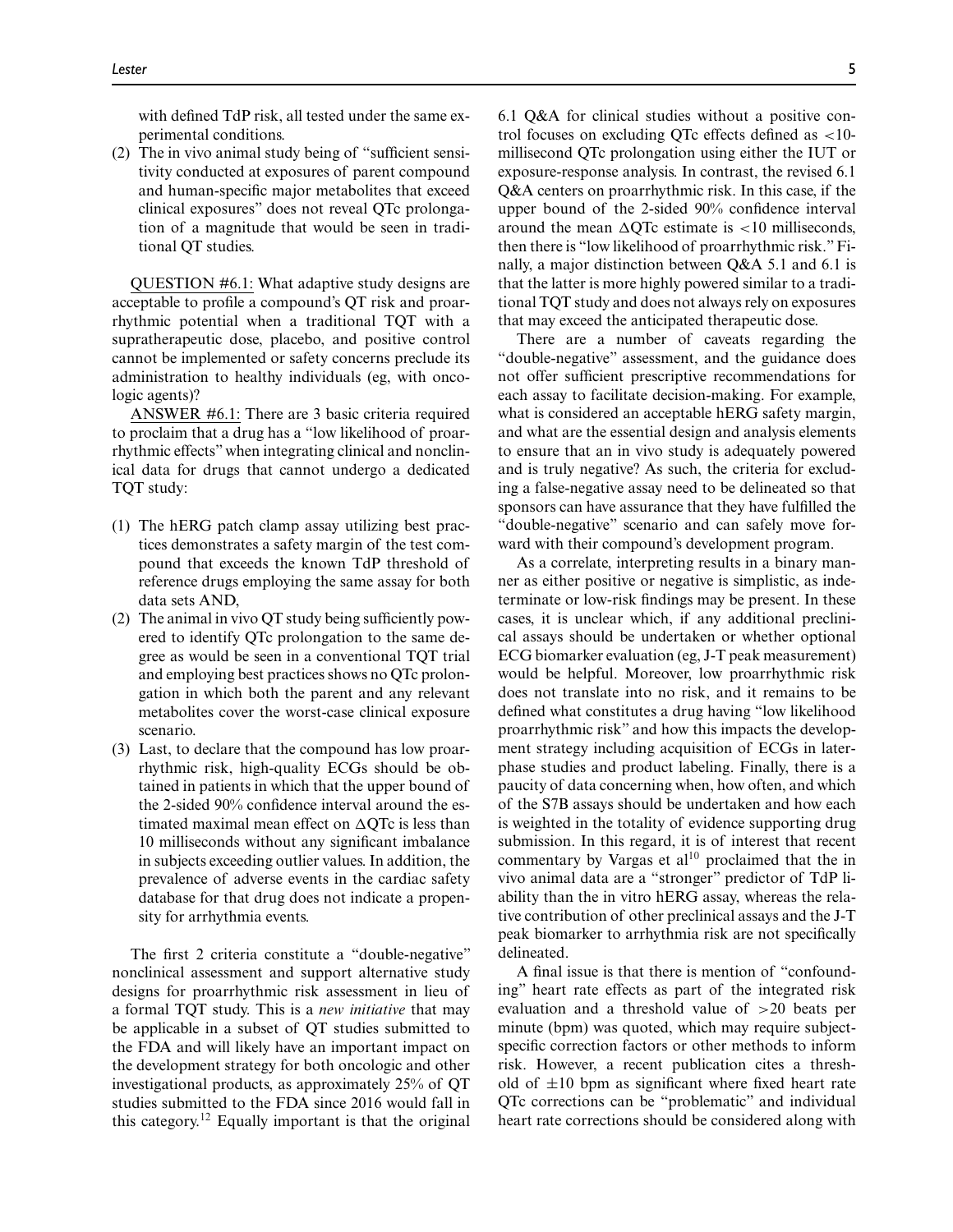

**Figure 3.** Four key topics covered in S7B.Q&A section headings as listed in E14 and S7B clinical and nonclinical evaluation of QT/QTc interval prolongation and proarrhythmic potential—Questions and Answers. Draft. 2020.

assessment of QT/RR hysteresis.<sup>13</sup> This apparent discrepancy in thresholds, especially when applied to smaller trials, should be clarified for both in vivo and first-in-human studies. Finally, the algorithm used by clinical research organizations for calculation of a subject-specific individual QT correction factor is highly variable and consensus within the industry remains an elusive goal.

## **ICH S7B Questions and Answers**

There were 4 major topics covered in the S7B document pertaining to the role of preclinical assays in assessing ventricular repolarization, requisite elements to standardize the in vitro and in vivo tests, proper formatting of results, and how best to integrate this information with clinical data into a proarrhythmic risk prediction model (Figure 3).

#### *Integrated Risk Assessment*

In recent years our knowledge about cellular electrophysiology and the substrate for ventricular arrhythmias and TdP has increased considerably. For example, drugs such as verapamil and amiodarone that inhibit the hERG channel are not viewed as proarrhythmic, whereas other compounds such as pentamidine and arsenic trioxide that do not directly block hERG but increase the QTc interval can lead to dangerous arrhythmias.<sup>2</sup> Abnormalities in protein trafficking and synthesis, reduction in the number of mature channels, effects on other repolarizing ionic currents such as IKs, increases in late  $Na<sup>+</sup>$  current, metabolites that interfere with ion channels, and nonionic mechanisms have all been identified and linked to TdP. As such, the need for best practice in vivo animal data is critical to complement the patch clamp studies and ascertain whether a "double-negative" is present, which would inform the development scheme going forward. In cases in which the "double-negative" is not present in core assays because of either hERG block or QT prolongation, then the totality of evidence from optional supplemental preclinical assays needs to be integrated with human studies to profile a compound's proarrhythmic potential.

As stated in the Q&A, the best-practice considerations are designed to be used by sponsors when an integrated risk assessment with clinical data is desired

as outlined in Q&A 5.1 and 6.1. Otherwise, if the preclinical data are aimed at informing first-in-human drug design, screening for signals that would influence go-nogo decisions or aiding in commercialization, then the best-practice considerations need not be undertaken.

### *Principles of Proarrhythmia Risk Models*

Although model input may vary between models, the output should be similar between them and therefore be beneficial in drafting a compound's predisposition to QT prolongation and TdP. Moreover, the magnitude of risk should be independent of which model is employed, acknowledging that human arrhythmia risk may not be precisely predicted from preclinical experimental data. The following are the general principles required for all proarrhythmic risk prediction models and should be integrated with clinical information.

- (1) Defined end point(s);
- (2) Defined scope and limitations of the model including the experimental protocols utilized;
- (3) Prespecified analysis plan;
- (4) Detailed algorithm of how experimental data will be incorporated into proarrhythmic risk;
- (5) Variability in model input should be quantified, which might influence predicted risk;
- (6) Mechanistic interpretation of the model about how this would translate into arrhythmia prediction.

## *In Vitro Studies: Best-Practice Considerations*

When referring to in vitro studies, the IKr/hERG patch clamp assay is the gold standard to determine if hERG channel block poses a risk of delaying or altering ventricular repolarization. There have been a variety of protocols and practices leading to significant data variability, and former guidance lacked enough critical detail to permit consistent and uniform performance of the assay. Based on recent improvements in modeling and better understanding of the molecular mechanisms involved in hERG blockade, there is now the opportunity to develop a systematic approach in executing patch clamp studies to assess the parent compound and any relevant metabolite's effects on IKr. To this end, careful attention to detail is essential when performing the hERG study, as there are a number of experimental conditions that can affect the results of the assay (Table 1).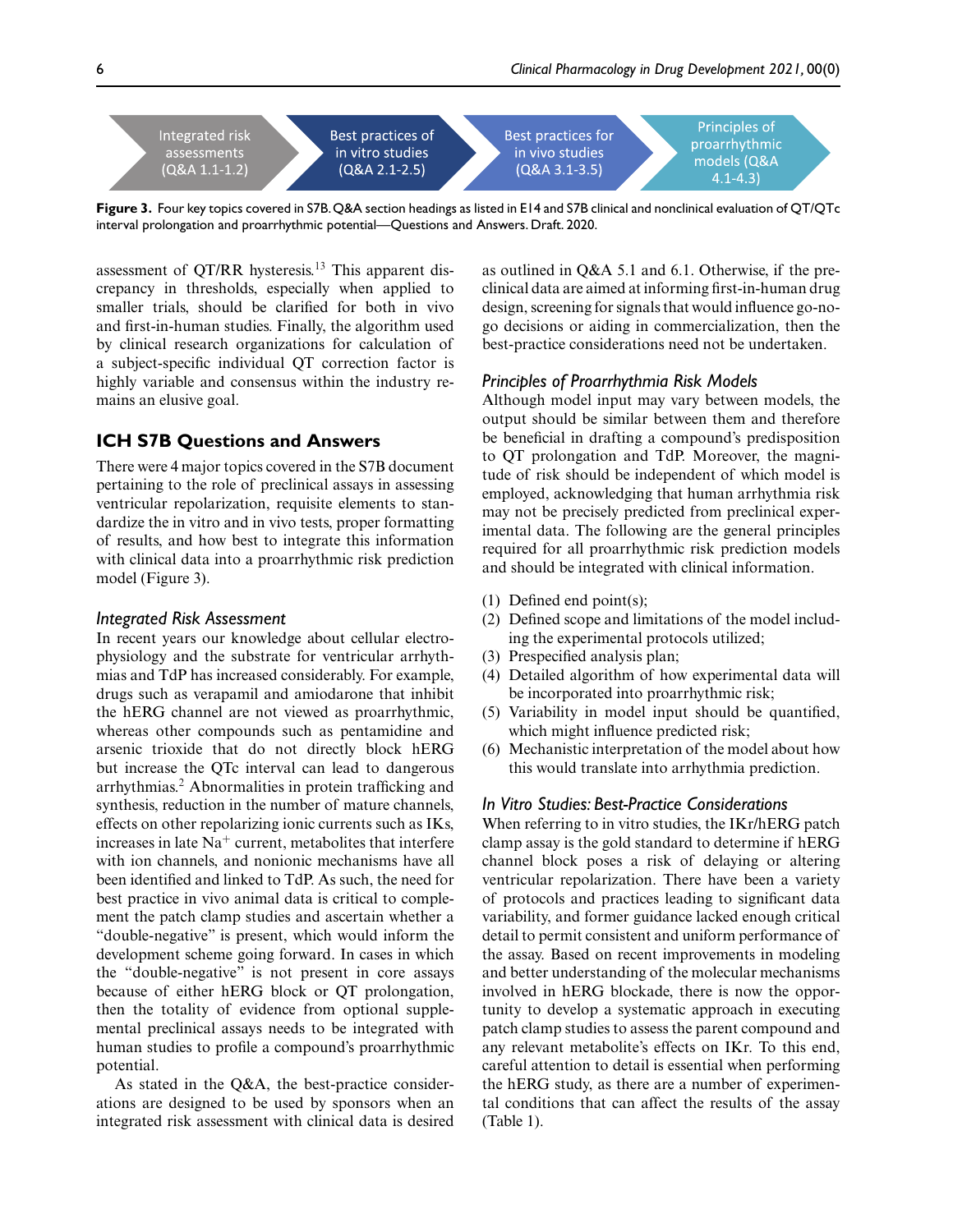#### **Table 1.** Key Experimental Conditions and Considerations for In Vitro Assays

| Condition                      | Comment                                                                                                                                                                                                                           |  |  |
|--------------------------------|-----------------------------------------------------------------------------------------------------------------------------------------------------------------------------------------------------------------------------------|--|--|
|                                | hERG assay                                                                                                                                                                                                                        |  |  |
| Recording temperature          | Goal is to execute at physiologic temperatures $(35^{\circ}C-37^{\circ}C)$                                                                                                                                                        |  |  |
| Voltage protocol               | Should approximate ventricular action potential ionic currents minus background residual<br>current                                                                                                                               |  |  |
| Recording quality              | Seal resistance to ensure stability of ionic currents                                                                                                                                                                             |  |  |
| Primary end-point measures     | Including the $IC_{50}$ and Hill coefficient data                                                                                                                                                                                 |  |  |
| Data summary                   | Cell-specific inhibition information at different exposures including free $C_{\text{max}}$ at steady state<br>and highest total exposure                                                                                         |  |  |
| Concentration verification     | Document the exposures to which each cell was exposed                                                                                                                                                                             |  |  |
| Positive and negative controls | Assay sensitivity needs confirmation at 2 or more concentrations covering 20%-80% block                                                                                                                                           |  |  |
|                                | hiPSC-CM assay                                                                                                                                                                                                                    |  |  |
| <b>Biological preparation</b>  | Source of cells and baseline electrophysiologic characteristics should be enumerated                                                                                                                                              |  |  |
| Technology platform            | Methodology utilized to assess transmembrane potentials including recording temperature,<br>beating rate of the preparation                                                                                                       |  |  |
| Important considerations       | High-fidelity recordings, pacing protocol when applicable, characterize drug<br>exposure/concentration                                                                                                                            |  |  |
| Assay sensitivity              | Calibration of the preparation with use of concentration-response curves with known<br>agents that can inhibit IKr and also evaluating late-depolarizing inward L-type calcium and<br>sodium currents that shorten repolarization |  |  |

Adapted from E14 and S7B Clinical and Nonclinical Evaluation of QT/QTc Interval Prolongation and Proarrhythmic Potential—Questions and Answers. Draft. 2020.

hERG block potency is the amount of free drug in the steady state, which inhibits the potassium current by 50%  $(IC_{50})$ , and this can be compared with the estimated clinically relevant exposure to calculate a safety margin. This safety margin can then be benchmarked against drugs with known TdP risk to provide a human safety margin estimate. A robust margin of  $>$ 30 was previously proposed by Redfern<sup>14</sup> as optimal, although a recent analysis by Ridder and colleagues<sup>15</sup> suggested a higher threshold margin may improve the hERG assay's predictive power. In the Ridder report, they evaluated the safety margin's specificity and sensitivity for predicting TdP by reviewing ambient (rather than physiologic) temperature patch clamp assay results from 13 prospective studies and compared these against the 28 drugs cited in the CiPA paradigm. They found that progressive increases in the margin beyond 50 increased sensitivity of the assay while decreasing its specificity. Although the current S7B document does not provide a specific safety margin threshold, it would appear that a margin between 30 and 50 would offer an acceptable safety buffer. Finally, the margin that would be considered safe also depends on factors including the solubility of the drug candidate, the underlying disease in the target population, and what risk tolerance would be acceptable if the drug was administered to affected individuals.

hiPSC-CM or acutely isolated human ventricular myocytes are not required for all submissions but can be used to determine the test article's effect on

multiple ionic currents. Both transmembrane action potential and extracellular field potential duration can be measured to identify prodromal markers of ventricular arrhythmias such as early afterdepolarizations or triggered activity. These studies can add to the entirety of evidence in assessing the proclivity of a compound to induce arrhythmias and clarify the significance of positive signals that may have been obtained from other assays. The most important considerations related to myocyte studies are listed in Table 1.

#### *In Vivo Studies: Best-Practice Considerations*

In vivo studies have been part of core battery assays for the past 16 years. During this period lessons have been learned regarding study design, performance of hiPSC-CM assays and reporting of assay results. Nonetheless, there remains considerable variability regarding which nonrodent species is studied, whether the study is sufficiently powered to determine a QT effect, whether adequate exposures are achieved, what is the appropriate heart rate-QT correction factor to use, and how best to present and incorporate the findings into clinical decision-making. To address these issues and promote standardization, a number of important elements were outlined in the latest guidance (see Table 2).

### **Summary and Future Considerations**

E14 was intended to help inform the need for ECG monitoring in later-phase trials, although its QT-centric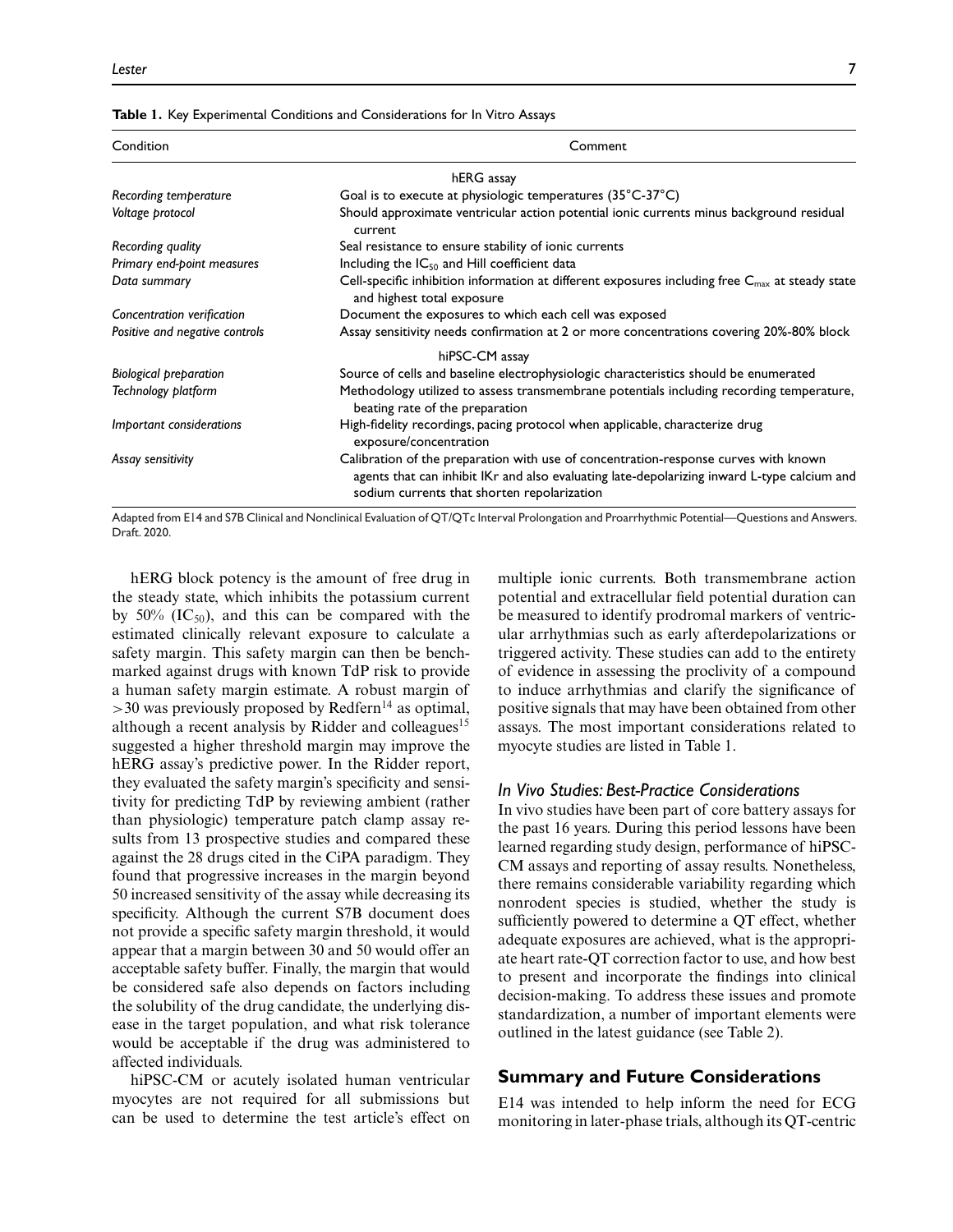| Consideration         | Comment                                                                                                                                                  |  |  |
|-----------------------|----------------------------------------------------------------------------------------------------------------------------------------------------------|--|--|
| Nonrodent animals     | Telemeterized nonrodent animal species that are freely moving and the same species as used for<br>toxicity studies                                       |  |  |
| Drug exposure         | Drug exposures should ideally include or exceed therapeutic concentrations and cover the highest<br>clinical exposure if used to support Q&A 5.1 and 6.1 |  |  |
| Modeling              | Exposure-response modeling to assess QTc effects should characterize both parent and any<br>metabolites                                                  |  |  |
| Heart rate correction | Determination of heart rate correction factors to show independence of QTc from RR intervals                                                             |  |  |
| Assay sensitivity     | Need to demonstrate and validate assay sensitivity with positive control or historical positive data<br>that are adequately powered                      |  |  |
| Data submission       | Submission of supporting tables, figures, and listings of all relevant pharmacokinetic and<br>pharmacodynamics data                                      |  |  |

**Table 2.** Summary of In Vivo Study Considerations

Adapted from E14 and S7B Clinical and Nonclinical Evaluation of QT/QTc Interval Prolongation and Proarrhythmic Potential—Questions and Answers. Draft. 2020.

focus lacked mechanistic insight into the pathogenesis of ventricular arrhythmias and TdP. Conversely, S7B was devised to inform a safety signal that might influence the development strategy of the sponsor while complementing clinical QT studies. However, S7B fell short in a variety of prescriptive details regarding in vitro and in vivo assays.

The most recent IWG Q&A document is a welcome addition in the evolution of drug development and safety. It is noteworthy in introducing the concept of a "double-negative" preclinical assessment with core hERG and in vivo animal studies to support how trials can be structured without a positive control (Q&A 5.1) and what alternative study designs in special cases (Q&A 6.1) would be acceptable when a traditional TQT study cannot safely be performed. Most importantly, the Q&A paper serves to link often marginalized and independently analyzed preclinical information with clinical data into an integrated proarrhythmic risk prediction model. Moreover, it provides important specifics regarding the conduct and reporting of preclinical assays so as to harmonize methodology and reduce variability. Last, it broadens the circumstances and provides insights about how to structure and analyze studies using CRA that would suffice as a substitute for a conventional TQT study.

Despite these advances, there are still a number of unanswered questions and gaps in information that will undoubtedly be addressed as regulators refine the ICH documents and construct a comprehensive database of results and metrics from completed protocols to better inform all stakeholders. Chief among these is:

- (1) How does a sponsor ascertain that the preclinical package is adequate to fulfill regulatory requirements, and, conversely, how do they determine if it is not acceptable?
- (2) There needs to be continued pivoting away from a QT-centric focus given its lack of positive predictive

value for TdP and malignant ventricular arrhythmias in concert with avoiding the binary interpretation of assay information and adoption of a graded continuum of risk based on the totality of preclinical and clinical data.

- (3) The guidance gives significant weight to hERG and in vivo studies as part of the "double-negative" assessment, although other nonrodent in vitro and in vivo models and clinical assays may be helpful to characterize proarrhythmic risk assuming they are executed using standardized best practices. For example, these additional assays might include ventricular wedge preparations, methoxaminesensitized rabbit models for  $TdP<sub>16</sub>$  exploring non hERG mechanisms of QTc prolongation, and ECG biomarker analysis of transmural dispersion of ventricular repolarization (Tpeak-Tend) and T-wave morphology patterns.
- (4) It would be of interest for regulators to provide metrics concerning the number of cases in which the "double-negative" scenario has been accepted or rejected. In cases in which the "double-negative" is not fulfilled or preclinical assay results are discordant, subsequent recommendations by the agency would be enlightening; acknowledging this would presumably be done on a case-by-case basis.

As there is a desire to reduce the number of dedicated TQT studies, how often and under what circumstances is a stand-alone study still advisable and recommended by regulators? The guidance leaves open the question of how to identify and define drugs with "low likelihood of proarrhythmic risk" and what additional evaluation, if any, needs to be undertaken prior to approval to assess the drug's arrhythmia liability. In addition, how do sponsors determine which clinical research organizations are optimally positioned to perform preclinical assays and what steps are necessary to ensure that best practices are followed and at what cost?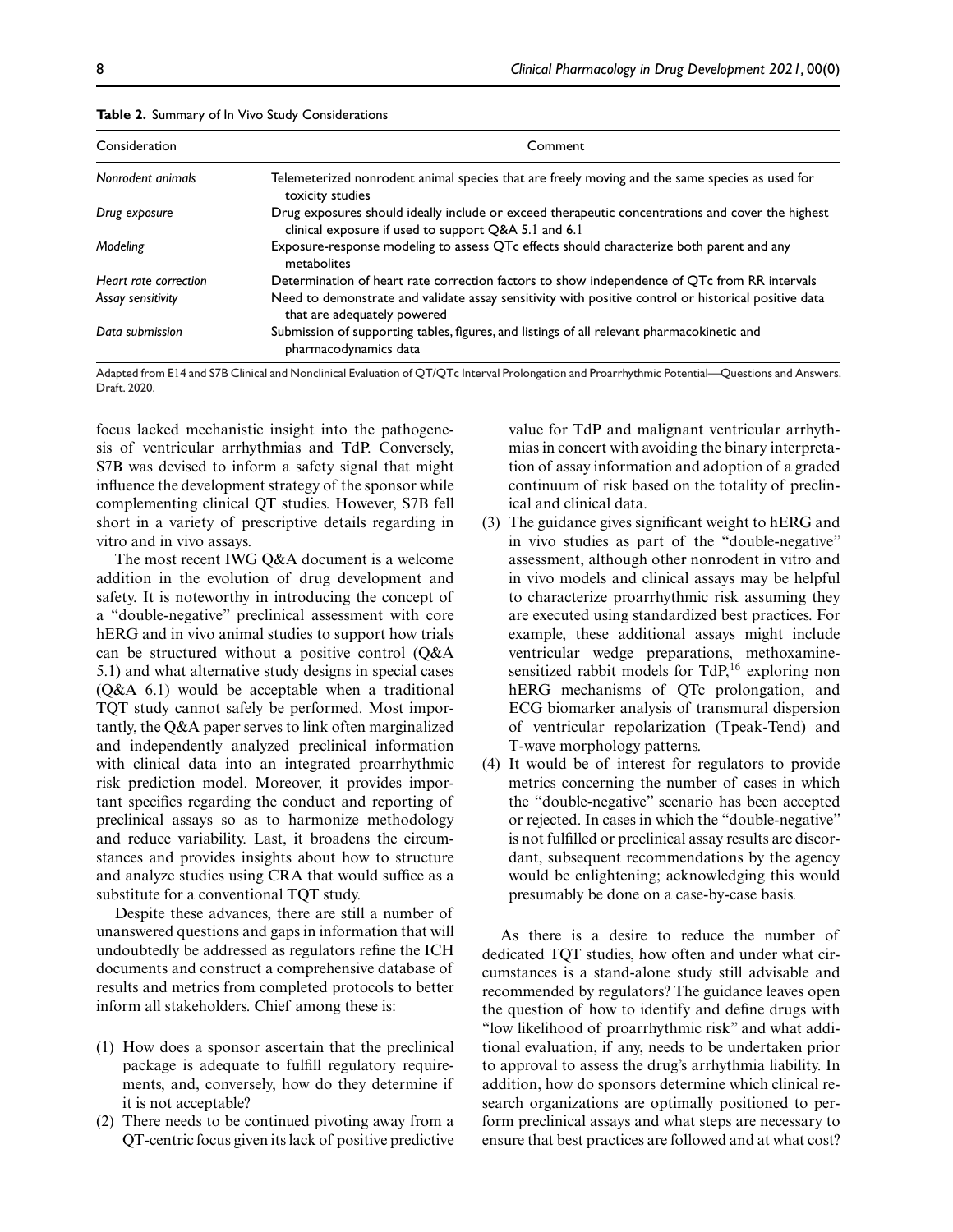What is the optimal approach to assess chimeric moieties for their proarrhythmic potential?

Finally, the recent review by Vargas et  $al^{10}$  questioned the value of carrying out enhanced clinical studies for small chemical molecules when best-practice preclinical assays either demonstrate a small or no cardiac safety signal. They systematically reviewed published data from multiple sources where QTc prolongation and TdP liability information was available and determined the probability for predicting QTc prolongation and TdP from different core assay scenarios. They found that when both assays were negative, the predictive risk for QTc prolongation was 3.8% and for TdP liability was approximately 0.1%. In view of the fact that the preponderance of reported QT clinical trials are deemed negative for delayed ventricular repolarization and consistent with the FDA's position that certain chemical entities be exempted from QT safety studies, the authors posited that conducting a healthy volunteer study when there is a "double-negative" core assay scenario would likely not provide additional insights about risk. As such, only routine ECG surveillance in later-stage trials might be sufficient in these cases for QT liability determination. However, it remains to be seen whether regulators will entertain accepting robust and comprehensive preclinical data for select investigational compounds and forego the requirement of performing a first-in-human or TQT clinical study.

## **Conclusion**

The most recent guidance is an important step in the evolutionary process of drug development by providing a more robust harmonized and integrated road map for all stakeholders to profile a compound's proarrhythmic potential while informing regulatory decision-making and restrictive labeling. It remains to be determined whether the impact of this guidance will succeed in continued reduction in the number of stand-alone TQT studies while conserving resources, accelerating development of novel drug candidates, and building on the ICH E14/S7B mission of preventing unsafe drugs from coming to market. Lastly, the ongoing efforts of the IWG to develop additional guidance regarding preclinical-clinical data integration intended to inform ECG collection in later-phase trials to clarify appropriate labeling of compounds with a positive QT signal and to address whether certain small molecules with limited bioavailability can circumvent undergoing a QT clinical study, are most appreciated.

## **Acknowledgments**

The author would like to thank Celerion associates, Sabina Paglialunga, PhD, for editorial assistance as well as Katherine Clark, Caroline Engel and Katherine "Shelly" Dunnington, PhD, for reviewing the manuscript.

## **Conflicts of Interest**

The author is a Celerion employee.

#### **References**

- 1. Turner JR, Karnad DR, Cabell CH, Kothari S. Recent developments in the science of proarrhythmic cardiac safety of new drugs. *Eur Heart J Cardiovasc Pharmacother*. 2017;3(2):118-124.
- 2. Lester RM, Olbertz J. Early drug development: assessment of proarrhythmic risk and cardiovascular safety. *Expert Rev Clin Pharmacol*. 2016;9(12):1611-1618.
- 3. Lester RM, Paglialunga S, Johnson IA. QT assessment in early drug development: the long and the short of it. *Int J Mol Sci*. 2019;20(6):1324.
- 4. Thind M, Kowey PR. The role of the food and drug administration in drug development: on the subject of proarrhythmia risk. *J Innov Card Rhythm Manag*. 2020;11(1):3958-3967.
- 5. Jervell A, Lange-Nielsen F. Congenital deaf -mutism, functional heart disease with prolongation of the Q-T interval and sudden death. *Am Heart J*. 1957;54(1):59- 68.
- 6. Dessertenne F. Ventricular tachycardia with 2 variable opposing foci. *Arch Mal Coeur Vaiss.* 1966;59(2):263- 272.
- 7. Sager PT, Gintant G, Turner JR, Pettit S, Stockbridge N. Rechanneling the cardiac proarrhythmia safety paradigm: a meeting report from the Cardiac Safety Research Consortium. *Am Heart J*. 2014;167(3):292-300.
- 8. Darpo B, Benson C, Dota C, et al. Results from the IQ-CSRC prospective study support replacement of the thorough QT study by QT assessment in the early clinical phase. *Clin Pharmacol Ther*. 2015;97(4):326-335.
- 9. Garnett C, Bonate PL, Dang Q, et al. Scientific white paper on concentration-QTc modeling. *J Pharmacokinet Pharmacodyn*. 2018;45(3):383-397.
- 10. Vargas HM, Rolf MG, Wisialowski TA, et al. Time for a Fully integrated nonclinical-clinical risk assessment to streamline QT prolongation liability determinations: a pharma industry perspective. *Clin Pharmacol Ther*. 2021;109(2):310-318.
- 11. Grenier J, Paglialunga S, Morimoto BH, Lester RM. Evaluating cardiac risk: exposure response analysis in early clinical drug development. *Drug Healthc Patient Saf*. 2018;10:27-36.
- 12. Strauss DG, Wu WW, Li Z, Koerner J, Garnett C. Translational models and tools to reduce clinical trials and improve regulatory decision making for QTc and proarrhythmia risk (ICH E14/S7B updates). *Clin Pharmacol Ther*. 2021;109(2):319-333.
- 13. Hnatkova K, Vicente J, Johannesen L, Garnett C, Stockbridge N, Malik M. Errors of fixed QT heart rate